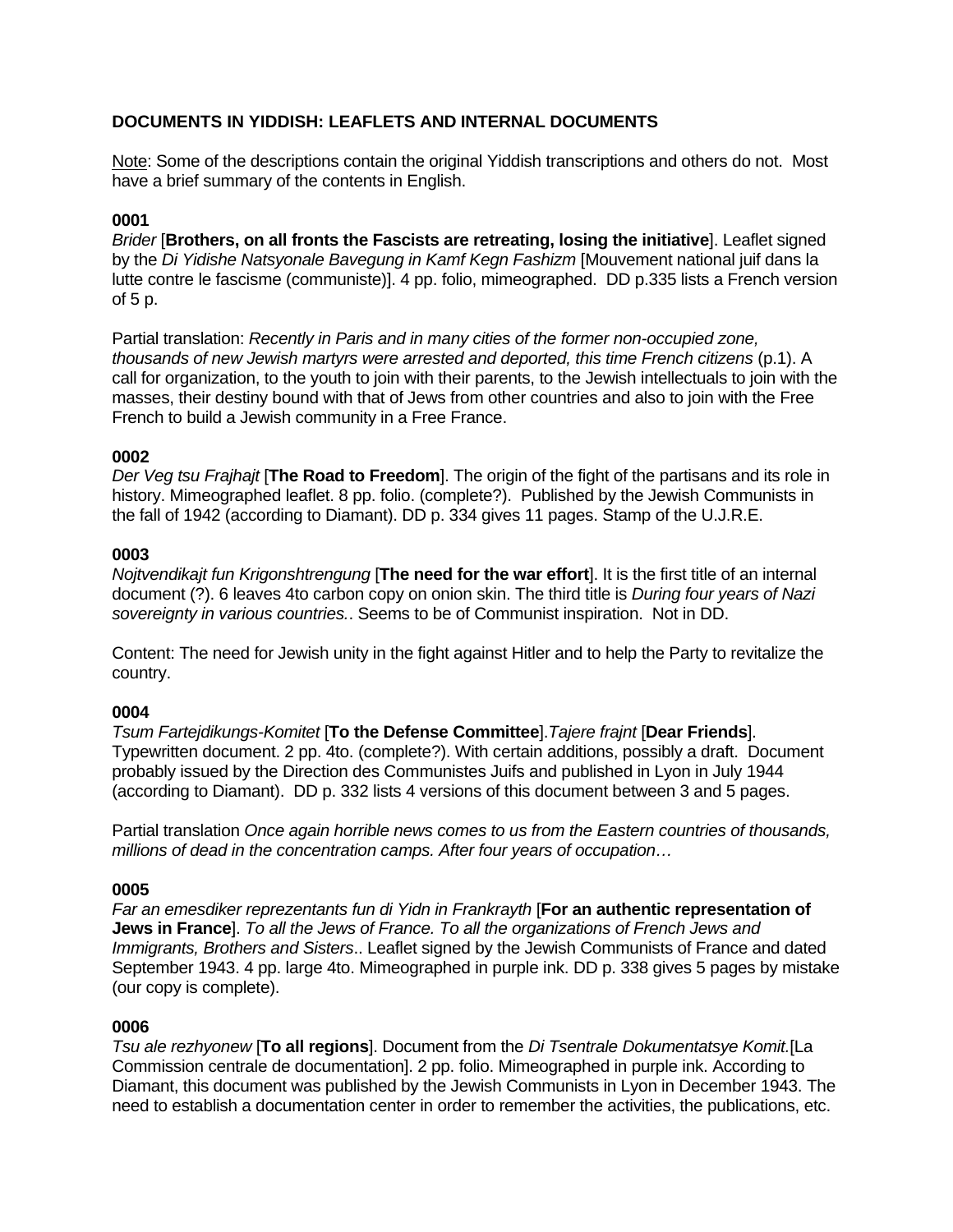Badly printed and with a few tears.

## **0007**

*Diskusye-artikl* [**Document for discussion**]. *Far a ratyonaler leyzung fun der Yidn-frage* [**Towards a national interpretation of the Jewish question**]. Two versions:

a) A typewritten original version with typewritten corrections. 6 pp 4to. Incomplete document since these are only the first 6 pages.

b) Carbon copy on onion skin. 13 p. 4to. Different typeface from the previous. Complete document.

## **0008**

*Problemen fun morgn (etlekhe bamerkungen tsu Yidishe problemen)* [**Problems of tomorrow. A few remarks on the Jewish problems**]. Article of 10 pp. 4to. carbon copy on onion skin (partly on red paper, partly on white paper). Possibly an article by Diamant written at the end of the war. Has a few manuscript corrections. Complete document.

## **0009**

*Erev dem masn-pogrom fun 16-tn Yuli* [**On the eve of the anniversary of the mass pogrom of July 16**]. *Dem 16-tn Yuli 1942 hot di Daytshe-Okupatsyemakht mit der hilf fun der Vishi-politsei organizist dem grestn masn-pogrom oyf di Yidn fun Frankraykh* [On July 16 1942, the German occupying forces with the Vichy Police organized the most important mass pogrom against the Jews of France]. 4 pp. Carbon copy on onion skin. Complete document. For the anniversary of the Vel d'Hiv arrests.

### **0010**

*Buyletin numer 3. 1-er September 1941* [**Bulletin no.3. 1st September 1941**]. *1. Oyfn front* [1. On the front]. *70 teg zenen ariber zint di Hitlerishe banditn zenew angefaln oyfn Ratnfarband* [70 days have gone by since the Hitler's bandits have attacked the Soviet Union]. Carbon copy with purple ink on green onion skin. 2½ leaves 4to. Probably an internal bulletin of the Jewish Communists.

## **0011**

*Buyletin numer 4. 10-ter September 1941* [**Bulletin no.4. 10 September 1941**]. *Der Kamf far broyt* [The fight for bread]. 2 leaves 4to. Carbon copy in purple ink on green onion skin. On page 2, one reads *Today all the cities in the unoccupied zone regularly receive our newspaper and our other publications*.

### **0012**

*Yidishe partey en un batsiyung tsum land* [**The Jewish parties and the relations with the country**]. Carbon copy on onion skin. 3 leaves 4to.

### **0013**

*Brider Yidn* [**Jewish Brothers**]. Leaflet signed by the *Groupes Communistes Juifs de France* and dated by Diamant from May 1943. 2 pp. 4to mimeographed. DD p. 334.

### **0014**

*Tsu der Yisiher arbetershaft* [**To the Jewish Workers**]. Leaflet of 2 pp. folio. Mimeographed. Signed by the *Commission intersyndicale juive de la C.G.T*. and dated May 1943. According to Diamant, it was published in Lyon. DD p. 333.

Content: Revenge for the massacre of the Warsaw Ghetto.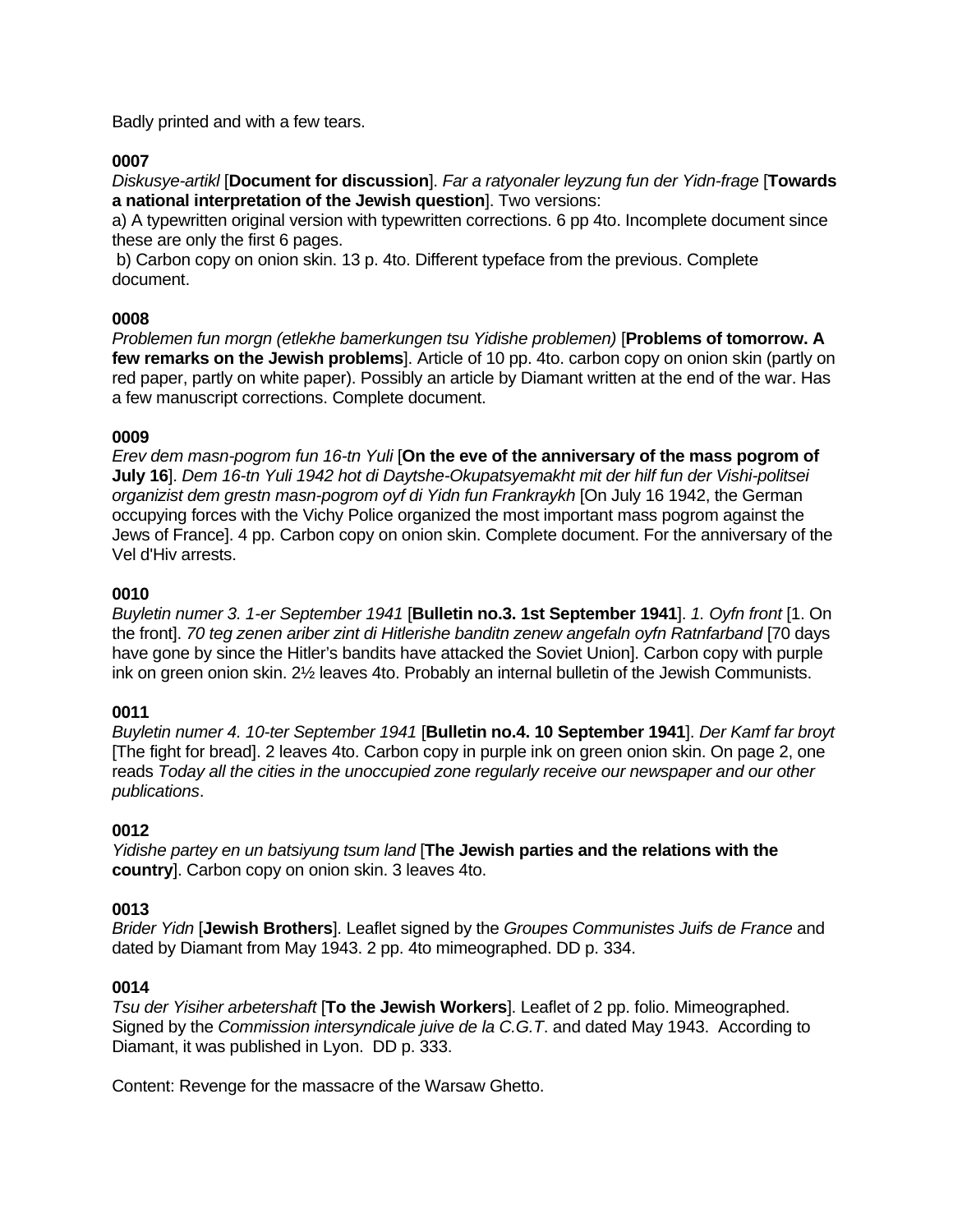## **0015**

*Proletarger fun ale lenderfareynikt aykh* [**Workers of the World Unite**]. Leaflet with the colophon published in the unoccupied zone of France at the end of July 1941. Carbon copy 2 pp. folio. Red stains. Stamp of the documentation centre of U.J.R.E. Written 40 days after the German offensive against Russia.

Content: A call to make the USSR the graveyard of fascism.

## **0016**

*Tsu di Yidisher folks-masn in Frankraych.*[ **To the Jewish Masses of France**]. Leaflet 2 leaves 4to carbon copy in purple ink on onion skin. Dated June1942 and published by the Jewish Communists of France (according to Diamant). DD p.333 gives a version with a slightly different title but it is probably the same leaflet.

Content: A call to join forces with all Frenchmen for the right to life and freedom.

## **0017**

*Informatsye-Bynletin Februar 1942* [**Information Bulletin. February 1942**]. 5¼ p. 4to mimeographed. A few manuscript corrections.

Content: Summarizes the victories of the Red Army and the difficulties in the fascist camp.

## **0018**

*Tsu ale Yidishe Komunistn fun Pariz un umgegnt* [**To all the Jewish Communists of Paris and the region**]. Leaflet published by the *Direction des Communistes Juifs de Paris* and dated July 1942. 4 pp. 4to typewritten.

Content: Mentions the *Francs-Tireurs et Partisans*. Possibly concerning the Vel d'Hiv arrests.

### **0019**

*UNZER VORT* [**NOTRE VOIX**]. **To the Jewish popular masses…Since July 16, the attack against the Jews continues in Paris**.. 2 leaves 4to. Carbon copy on green onion skin. Dated September 1942 in ink. Note: issues of *Unzer Vort* are available elsewhere in the Brisebois collections.

### **0020**

**Jews of Paris**. [Paris], 31 August 1944. Printed leaflet. 1 p. 4to. Leaflet written by the *Milice Patriotique Juive à Paris.* This was printed in recently-liberated Paris. DD p. 336 for a mention of this. Included is a French translation of this leaflet. Carbon copy probably done by Diamant (2 pp. 4to).

Content: It mentions that 15 departments and many cities were liberated by the FFI before the arrival of the Allies. It announces the formation of a militia of 100 volunteers which was named *Compagnie Rayman* after the patriot shot in February 1944.

### **0021**

**Front national de Libération de la France.** *Resolution adopted unanimously by the FLN in July 1941.* 1 p. 4to. Mimeographed.

Content: The resolution concerns the formation of committees, the refusal to work for the enemy and the fact that the movement is made up of atheists and patriots of different religions.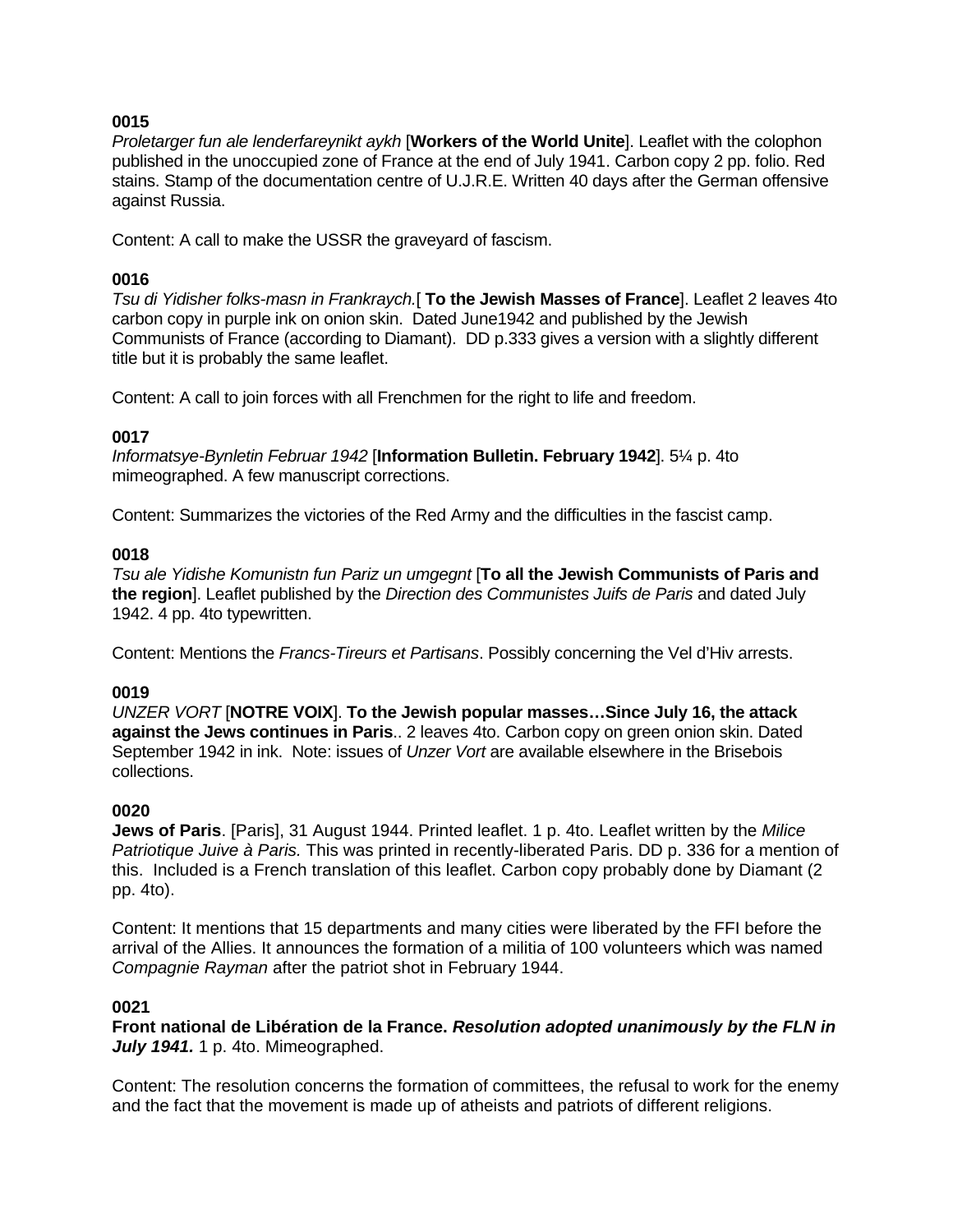## **0022**

**Information bulletin of the Communist Party. March 1942.** 3 pp. 4to. Carbon copy on onion skin. Margins frayed.

Content: Call to mobilize and the fact that the Party plays a major role in the Front National. The budget should be 1/3 for Paris, 1/3 for the concentration camps and 1/3 for local activities. Mentions the help given to families of deportees and the distribution of the newspaper *Notre Voix*.

## **0023**

**L'Union des Juifs pour la Résistance et l'Entraide de Lyon.** Beginning of 1943. Mimeographed. 1 p. 4to.

Content: Notes that one million Polish Jews have been assassinated in Poland and that thousands of French Jewish families have been deported. Asks for all action against deportation and also asks neighbours to help Jews hide.

## **0024**

**The historic hour is at hand. October-December 1943.** 1 p. 4to. Mimeographed. Incomplete document.

Content: The enemy is retreating before the Red Army. The British and the Americans are in Sicily but the last phase will be difficult and dangerous especially for the Jews of France.

## **0025**

*To the Jewish population of the Department of the Loire. April 1944. 1 p. 4to.* Mimeographed. Written by the General Defence Committee of the Department. DD, p. 331.

Content: Call for Jews to resist as they have since October 1943.

### **0026**

*Jews of Paris*. By the **Union des Juifs pour la Résistance et l'Entraide. 23 August 1944.** 1 p. 8vo oblong. Mimeographed. The heading is missing. Printed in the middle of the battles for the liberation of Paris. Diamant lists a leaflet of 2 pp. by the same organization on the same day.

Content: The FFI have liberated the prisoners at Drancy. Call for a general strike, etc.

### **0027**

**Jewish Communist Committee in Lyon**. **April 1944.** 2 pp. and a few lines. 4to. Carbon copy.

Content: Seems to deal with some tension with the Bund (Jewish Socialist Group) regarding a resolution to greet the Red Army. Calls for united front with the French Communists.

### **0028**

**Information bulletin of the Communist Party. April 1942.** 3 pp. 4to. Carbon copy on onion skin.

Content: A series of reflections on different topics: economic conditions in Germany, Vichy's foreign policy, gives pointers on strategy, propaganda, greater solidarity among Jewish masses,